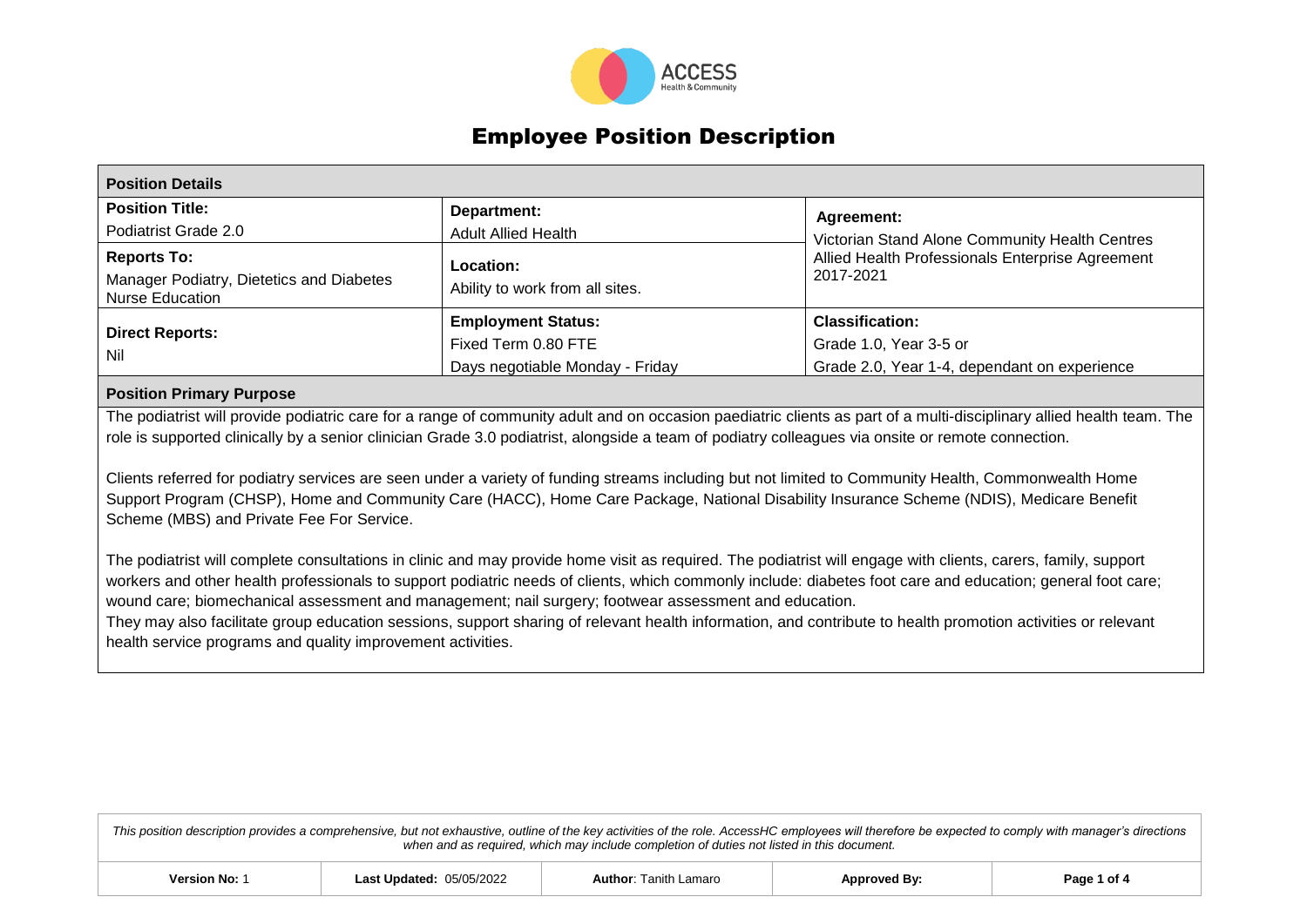| <b>Decision Making Authority</b>                                                                                                                                                                                                                                                     | <b>Key Relationships</b>                                                                                                                                                                                                                                                                                                                                                                                                                                |
|--------------------------------------------------------------------------------------------------------------------------------------------------------------------------------------------------------------------------------------------------------------------------------------|---------------------------------------------------------------------------------------------------------------------------------------------------------------------------------------------------------------------------------------------------------------------------------------------------------------------------------------------------------------------------------------------------------------------------------------------------------|
| Decisions made independent of Manager<br>Clinical care delivery including client and carer education and<br>correspondence with relevant health professionals or services<br>Prioritisation and triage of caseload, in consultation with senior clinician<br>and manager as required | <b>Internal</b><br>Senior Clinician Grade 3.0 Podiatrist<br>Manager Podiatry, Dietetics and Diabetes Nurse Education<br>Senior Manager Allied Health<br>Intake and Reception teams<br>Allied Health and Nursing, Mental Health, General Practice and<br><b>Community Service colleagues</b><br>Health Promotion and Communication teams<br><b>External</b><br>Referring medical practitioners or hospital services, including high risk<br>foot clinics |
|                                                                                                                                                                                                                                                                                      | Tertiary institutions to support student placement                                                                                                                                                                                                                                                                                                                                                                                                      |

| <b>Key Accountabilities</b>          |                                                                                                                                                                                                                                                                                                                                                                                                                                                                                                                                                                                                                                                                                                                                                                                                                                                                                                                                                                                                                                                                                                                              |
|--------------------------------------|------------------------------------------------------------------------------------------------------------------------------------------------------------------------------------------------------------------------------------------------------------------------------------------------------------------------------------------------------------------------------------------------------------------------------------------------------------------------------------------------------------------------------------------------------------------------------------------------------------------------------------------------------------------------------------------------------------------------------------------------------------------------------------------------------------------------------------------------------------------------------------------------------------------------------------------------------------------------------------------------------------------------------------------------------------------------------------------------------------------------------|
| <b>Focus Areas</b>                   | <b>Responsibilities</b>                                                                                                                                                                                                                                                                                                                                                                                                                                                                                                                                                                                                                                                                                                                                                                                                                                                                                                                                                                                                                                                                                                      |
| <b>Provision of Clinical Service</b> | Work within professional scope of practice and service capability to provide timely, best practice and acceptable<br>clinical care to clients for the prevention and management of health conditions<br>Optimise client's physical and mental health and social wellbeing through promotion of multi-disciplinary care and<br>linkage to relevant community services and programs<br>Engage with clients and carers to support self-management and goal directed care planning<br>Liaise and correspond with relevant care providers such as referrers, general practitioners, specialists and allied<br>health professionals; and escalate and advocate for services or intervention as relevant<br>Maintain privacy and confidentiality and compliance with electronic health record documentation and administrative<br>requirements of funding streams, and relevant Access Health & Community policies and procedures<br>Meet key performance indicators as mutually agreed with manager and in line with AccessHC strategic plan<br>Delegate appropriate clinical and administrative tasks to allied health assistants |
|                                      | Comply with infection prevention and control standards in accordance with Access Health and Community's<br>Infection Control policy and procedures.                                                                                                                                                                                                                                                                                                                                                                                                                                                                                                                                                                                                                                                                                                                                                                                                                                                                                                                                                                          |

*This position description provides a comprehensive, but not exhaustive, outline of the key activities of the role. AccessHC employees will therefore be expected to comply with manager's directions when and as required, which may include completion of duties not listed in this document.*

| no o c<br>ı Lamaro<br>anıth<br>∟as<br>ndated<br>∍ane<br>Author:<br>Version No<br>המוח<br>$\sim$<br>~"<br>ה של <i>אני יי</i> |
|-----------------------------------------------------------------------------------------------------------------------------|
|-----------------------------------------------------------------------------------------------------------------------------|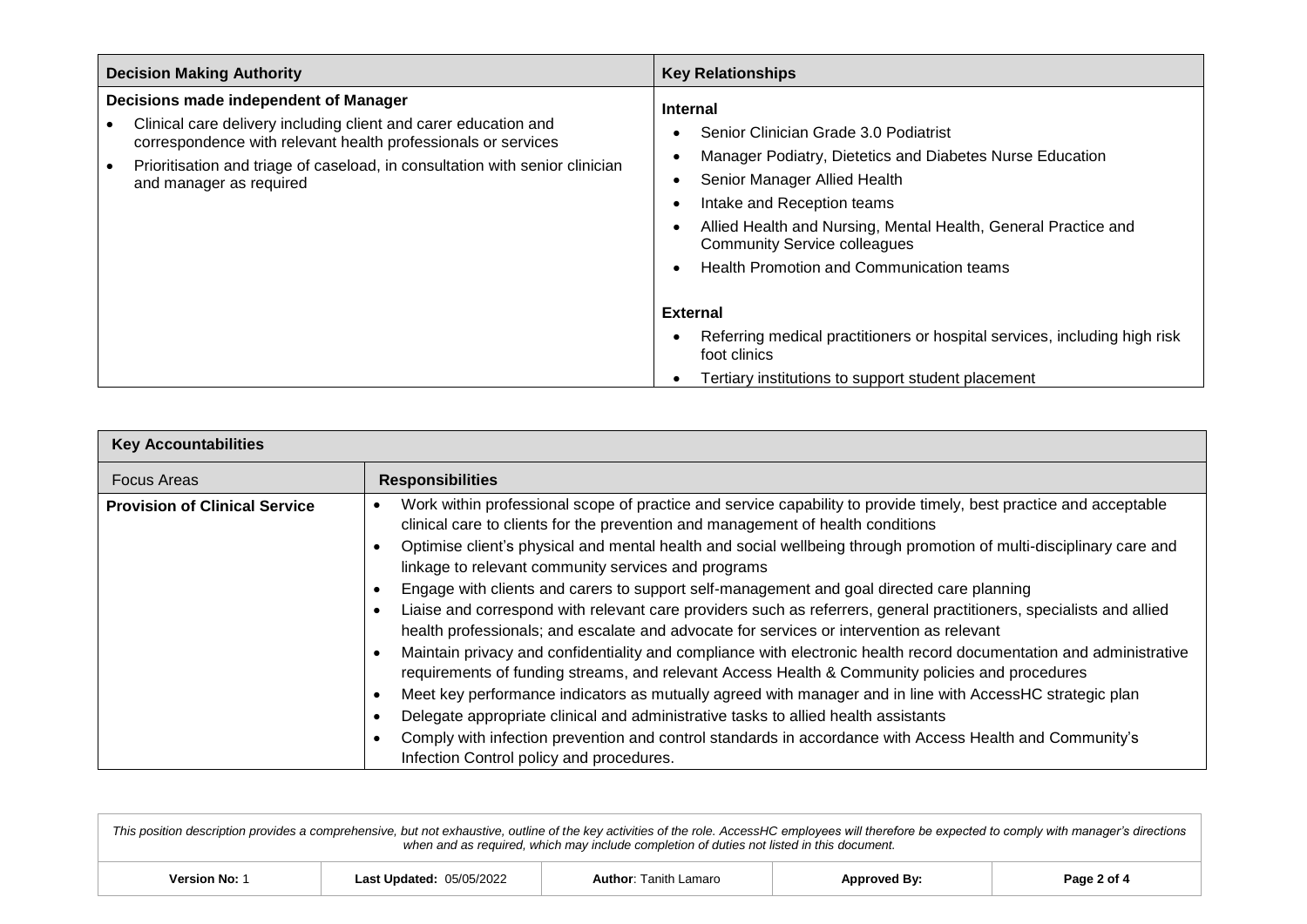| <b>Professional Development</b><br><b>Clinical Supervision &amp;</b> | Demonstrate commitment to continuous professional development (CPD) relevant to work at Access HC, and<br>maintain registration with AHPRA<br>Proactively identify personal education needs and reference best practice guidelines and current literature to inform<br>relevant and evidence based service delivery.<br>Participate in clinical supervision<br>$\bullet$                                                                                                                                                                                   |
|----------------------------------------------------------------------|------------------------------------------------------------------------------------------------------------------------------------------------------------------------------------------------------------------------------------------------------------------------------------------------------------------------------------------------------------------------------------------------------------------------------------------------------------------------------------------------------------------------------------------------------------|
| <b>Work plan Review</b>                                              | Actively participate in annual work plan and KPI review.                                                                                                                                                                                                                                                                                                                                                                                                                                                                                                   |
| <b>Contribution to Allied Health and</b><br><b>Dietetic teams</b>    | Contribute to case conference or secondary consult with colleagues as part of multi-disciplinary care<br>$\bullet$<br>Initiate and accept internal referrals to/from allied health team and co-ordination of client services<br>$\bullet$<br>Share podiatry expertise in relation to foot health and advocate for relevant services, programs, projects or funding<br>opportunities<br>Contribute to continuous quality improvement activities relevant to Allied Health Service and specifically podiatric<br>$\bullet$<br>service delivery improvements. |
| <b>Student Supervision</b>                                           | Plan and supervise tertiary student placements for podiatry students on community placement<br>$\bullet$                                                                                                                                                                                                                                                                                                                                                                                                                                                   |
|                                                                      | Offer observation or information sessions to other students on placement at Access HC<br>$\bullet$                                                                                                                                                                                                                                                                                                                                                                                                                                                         |
| <b>Access Health and Community</b><br><b>Values</b>                  | Through actions and behaviour, demonstrate Access Health and Community (Access HC) values of Equity,<br>$\bullet$<br>Collaboration, Integrity, Accountability, Innovation and Excellence.                                                                                                                                                                                                                                                                                                                                                                  |
| <b>Governance and Compliance</b>                                     | Act in accordance with Access HC's policies, procedures and code of conduct<br>$\bullet$                                                                                                                                                                                                                                                                                                                                                                                                                                                                   |
|                                                                      | Maintain updated and valid credentials in accordance with relevant legislation and industry requirements where<br>applicable to the position                                                                                                                                                                                                                                                                                                                                                                                                               |
|                                                                      | Participate in mandatory training requirements to support the delivery of a safe and effective service.<br>$\bullet$                                                                                                                                                                                                                                                                                                                                                                                                                                       |
| <b>Workplace Health and Safety</b>                                   | Act in accordance with health and safety policies and procedures at all times.<br>$\bullet$                                                                                                                                                                                                                                                                                                                                                                                                                                                                |
|                                                                      | Take reasonable care for personal health and safety and that of other personnel who may be affected by their<br>conduct.                                                                                                                                                                                                                                                                                                                                                                                                                                   |

*This position description provides a comprehensive, but not exhaustive, outline of the key activities of the role. AccessHC employees will therefore be expected to comply with manager's directions when and as required, which may include completion of duties not listed in this document.*